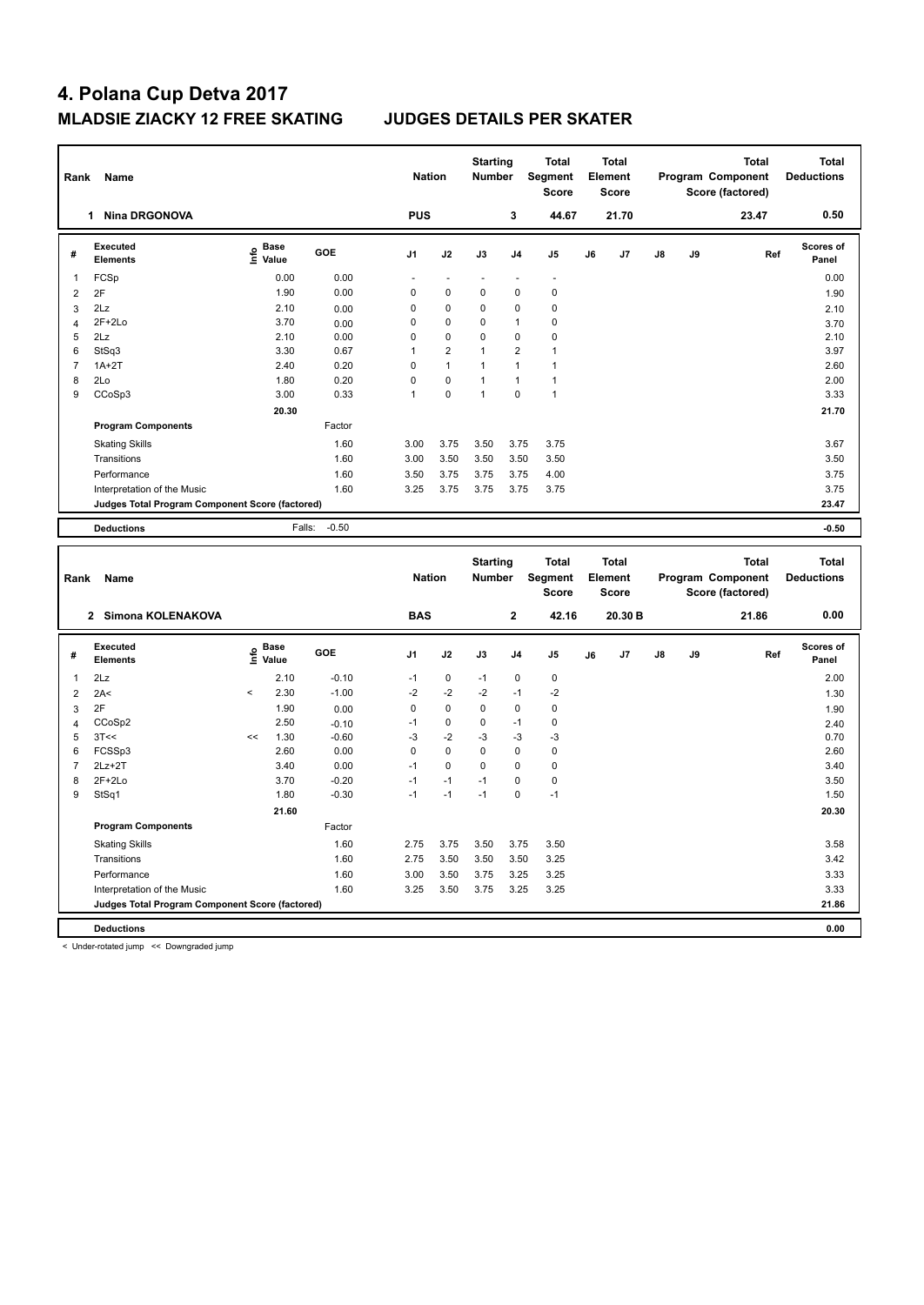# **4. Polana Cup Detva 2017 MLADSIE ZIACKY 12 FREE SKATING JUDGES DETAILS PER SKATER**

| Name<br>Rank   |                                                 |       |                                           | <b>Nation</b>   |               | <b>Starting</b><br><b>Number</b> |                 | <b>Total</b><br>Segment<br><b>Score</b> |                | <b>Total</b><br>Element<br><b>Score</b> |                |    | <b>Total</b><br>Program Component<br>Score (factored) | <b>Total</b><br><b>Deductions</b> |                           |
|----------------|-------------------------------------------------|-------|-------------------------------------------|-----------------|---------------|----------------------------------|-----------------|-----------------------------------------|----------------|-----------------------------------------|----------------|----|-------------------------------------------------------|-----------------------------------|---------------------------|
|                | 3 Nina GUDERNOVA                                |       |                                           |                 | <b>BAP</b>    |                                  |                 | 4                                       | 42.10          |                                         | 18.90          |    |                                                       | 23.20                             | 0.00                      |
| #              | Executed<br><b>Elements</b>                     |       | $\frac{e}{E}$ Base<br>$\frac{e}{E}$ Value | GOE             | J1            | J2                               | J3              | J4                                      | J <sub>5</sub> | J6                                      | J7             | J8 | J9                                                    | Ref                               | Scores of<br>Panel        |
| 1              | 2Lz                                             |       | 2.10                                      | 0.00            | 0             | 0                                | 1               | 0                                       | $\mathbf 0$    |                                         |                |    |                                                       |                                   | 2.10                      |
| $\overline{2}$ | $2F+2T$                                         |       | 3.20                                      | 0.00            | $\mathbf 0$   | 0                                | 0               | 1                                       | $\pmb{0}$      |                                         |                |    |                                                       |                                   | 3.20                      |
| 3              | 1A                                              |       | 1.10                                      | 0.00            | 0             | $\mathbf 0$                      | 0               | 0                                       | $\pmb{0}$      |                                         |                |    |                                                       |                                   | 1.10                      |
| $\overline{4}$ | FCCSp2                                          |       | 2.30                                      | 0.00            | $\mathbf 0$   | 0                                | 0               | 0                                       | $\overline{1}$ |                                         |                |    |                                                       |                                   | 2.30                      |
| 5              | 2Lo                                             |       | 1.80                                      | 0.00            | $\mathbf 0$   | 0                                | 0               | 0                                       | $\pmb{0}$      |                                         |                |    |                                                       |                                   | 1.80                      |
| 6              | 2Lo                                             |       | 1.80                                      | $-0.60$         | $-2$          | $-2$                             | $-2$            | $-2$                                    | $-2$           |                                         |                |    |                                                       |                                   | 1.20                      |
| $\overline{7}$ | StSq1                                           |       | 1.80                                      | 0.00            | $\mathbf{1}$  | 0                                | 0               | 0                                       | $\pmb{0}$      |                                         |                |    |                                                       |                                   | 1.80                      |
| 8              | 2F                                              |       | 1.90                                      | 0.00            | $\mathbf 0$   | $\mathbf 0$                      | 0               | 0                                       | $\pmb{0}$      |                                         |                |    |                                                       |                                   | 1.90                      |
| 9              | CCoSp3                                          |       | 3.00                                      | 0.50            | $\mathbf{1}$  | 0                                | 1               | $\mathbf{1}$                            | $\overline{1}$ |                                         |                |    |                                                       |                                   | 3.50                      |
|                |                                                 |       | 19.00                                     |                 |               |                                  |                 |                                         |                |                                         |                |    |                                                       |                                   | 18.90                     |
|                | <b>Program Components</b>                       |       |                                           | Factor          |               |                                  |                 |                                         |                |                                         |                |    |                                                       |                                   |                           |
|                | <b>Skating Skills</b>                           |       |                                           | 1.60            | 3.25          | 3.75                             | 3.75            | 3.75                                    | 3.75           |                                         |                |    |                                                       |                                   | 3.75                      |
|                | Transitions                                     |       |                                           | 1.60            | 3.00          | 3.50                             | 3.50            | 3.50                                    | 3.50           |                                         |                |    |                                                       |                                   | 3.50                      |
|                | Performance                                     |       |                                           | 1.60            | 3.25          | 3.75                             | 3.75            | 3.50                                    | 3.50           |                                         |                |    |                                                       |                                   | 3.58                      |
|                | Interpretation of the Music                     |       |                                           | 1.60            | 3.25          | 3.75                             | 3.75            | 3.50                                    | 3.75           |                                         |                |    |                                                       |                                   | 3.67                      |
|                | Judges Total Program Component Score (factored) |       |                                           |                 |               |                                  |                 |                                         |                |                                         |                |    |                                                       |                                   | 23.20                     |
|                |                                                 |       |                                           |                 |               |                                  |                 |                                         |                |                                         |                |    |                                                       |                                   |                           |
|                | <b>Deductions</b>                               |       |                                           |                 |               |                                  |                 |                                         |                |                                         |                |    |                                                       |                                   | 0.00                      |
|                |                                                 |       |                                           |                 |               |                                  | <b>Starting</b> |                                         | <b>Total</b>   |                                         | <b>Total</b>   |    |                                                       | <b>Total</b>                      | <b>Total</b>              |
| Rank           | Name                                            |       |                                           |                 | <b>Nation</b> |                                  | <b>Number</b>   |                                         | Segment        |                                         | Element        |    |                                                       | Program Component                 | <b>Deductions</b>         |
|                |                                                 |       |                                           |                 |               |                                  |                 |                                         | <b>Score</b>   |                                         | Score          |    |                                                       | Score (factored)                  |                           |
|                | 4 Laura DEBNAROVA                               |       |                                           |                 | <b>ZVM</b>    |                                  |                 | 1                                       | 36.40          |                                         | 15.47          |    |                                                       | 20.93                             | 0.00                      |
| #              | Executed<br><b>Elements</b>                     |       | $\overset{\circ}{\text{E}}$ Value         | GOE             | J1            | J2                               | J3              | J4                                      | J5             | J6                                      | J <sub>7</sub> | J8 | J9                                                    | Ref                               | <b>Scores of</b><br>Panel |
| $\overline{1}$ | 2Lz <+ 2Lo <<                                   | <<    | 2.00                                      | $-0.60$         | -2            | $-1$                             | $-3$            | $-2$                                    | $-2$           |                                         |                |    |                                                       |                                   | 1.40                      |
| $\overline{2}$ | CCoSp3                                          |       | 3.00                                      | 0.00            |               |                                  |                 |                                         |                |                                         |                |    |                                                       |                                   | 3.00                      |
| 3              | StSq2                                           |       |                                           |                 | $\mathbf 0$   | 0                                | 0               | 0                                       | $\overline{1}$ |                                         |                |    |                                                       |                                   |                           |
|                |                                                 |       | 2.60                                      |                 | $\mathbf{1}$  | $\mathbf{1}$                     | 0               | 0                                       | $\mathbf 0$    |                                         |                |    |                                                       |                                   |                           |
| $\overline{4}$ | 2Lz<                                            | $\,<$ | 1.50                                      | 0.17<br>$-0.30$ | $-1$          | $-1$                             | $-1$            | $-1$                                    | $-1$           |                                         |                |    |                                                       |                                   | 2.77                      |
| 5              | 2Lo<                                            | $\,<$ | 1.30                                      | $-0.60$         | $-2$          | $-2$                             | $-3$            | $-2$                                    | $-2$           |                                         |                |    |                                                       |                                   | 1.20<br>0.70              |
| 6              | 2F+1A+SEQ                                       |       | 2.40                                      | 0.00            | $\mathbf 0$   | 0                                | 0               | $\pmb{0}$                               | $\pmb{0}$      |                                         |                |    |                                                       |                                   | 2.40                      |
| $\overline{7}$ | FCSSp3                                          |       | 2.60                                      | 0.00            | $\mathbf 0$   | 0                                | 0               | $\mathbf{1}$                            | $\mathbf 0$    |                                         |                |    |                                                       |                                   | 2.60                      |
| 8              | 2F<<                                            | <<    | 0.50                                      | $-0.20$         | $-2$          | $-2$                             | $-3$            | $-2$                                    | $-2$           |                                         |                |    |                                                       |                                   | 0.30                      |
| 9              | 1A                                              |       | 1.10                                      | 0.00            | $\Omega$      | 0                                | $\mathbf 0$     | $\Omega$                                | $\mathbf 0$    |                                         |                |    |                                                       |                                   | 1.10                      |
|                |                                                 |       | 17.00                                     |                 |               |                                  |                 |                                         |                |                                         |                |    |                                                       |                                   | 15.47                     |
|                | <b>Program Components</b>                       |       |                                           | Factor          |               |                                  |                 |                                         |                |                                         |                |    |                                                       |                                   |                           |
|                | <b>Skating Skills</b>                           |       |                                           | 1.60            | 2.75          | 3.25                             | 3.50            | 3.25                                    | 3.50           |                                         |                |    |                                                       |                                   | 3.33                      |
|                | Transitions                                     |       |                                           | 1.60            | 2.25          | 3.00                             | 3.00            | 3.25                                    | 3.25           |                                         |                |    |                                                       |                                   | 3.08                      |
|                | Performance                                     |       |                                           | 1.60            | 2.50          | 3.00                             | 3.25            | 3.50                                    | 3.50           |                                         |                |    |                                                       |                                   | 3.25                      |
|                | Interpretation of the Music                     |       |                                           | 1.60            | 2.50          | 3.50                             | 3.25            | 3.75                                    | 3.50           |                                         |                |    |                                                       |                                   | 3.42                      |

**Deductions 0.00**

< Under-rotated jump << Downgraded jump